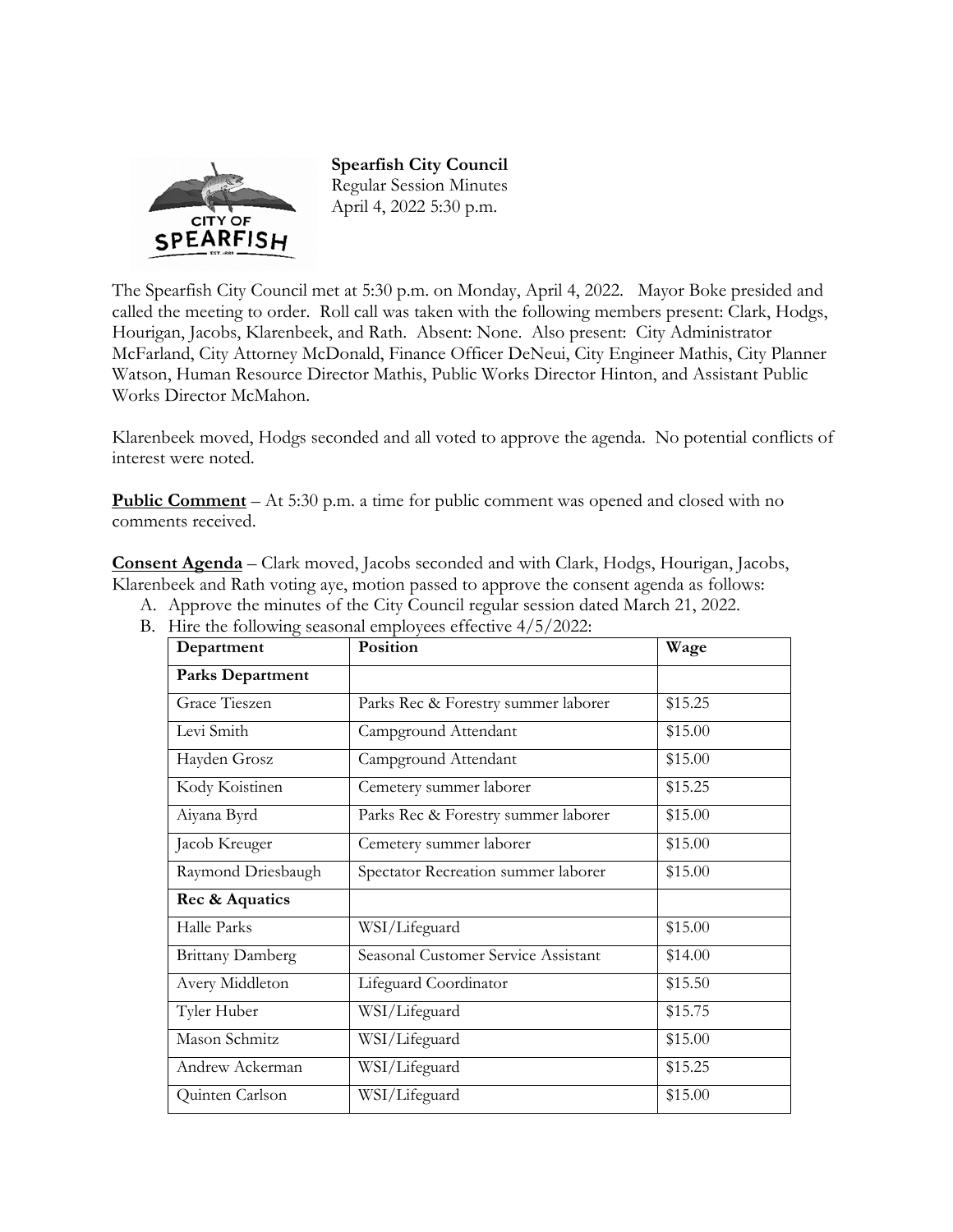| Amity Middleton  | WSI/Lifeguard                          | \$15.00 |
|------------------|----------------------------------------|---------|
| Greg Vincent     | Recreation Janitorial seasonal laborer | \$15.00 |
| Patricia Penrose | WSI/Lifeguard                          | \$15.25 |
| Carleen Krebs    | WSI/Lifeguard                          | \$15.25 |
| Nate Arnett      | WSI/Lifeguard                          | \$15.00 |
| Jonah Donner     | WSI/Lifeguard                          | \$15.00 |

# **Items from Visitors**

**Permit** – Klarenbeek moved, Hodgs seconded and with Clark, Hodgs, Hourigan, Jacobs, Klarenbeek, and Rath voting aye, motion passed to waive the Spearfish School District's \$38,670.40 building permit fee for the \$15,355,240 construction of the CTE building.

# **Other Items**

**Public Hearing** – A public hearing was opened at 5:30 p.m. to consider a Pasture Lease Agreement with Swanson Ranch, LLC. No oral or written comments were received and the hearing was closed. Clark moved, Rath seconded and all voted to approve the Pasture Lease Agreement with Swanson Ranch, LLC.

**Public Hearing** – A public hearing was opened at 5:34 p.m. to consider a Hayfield Lease Agreement with Gerard Cuka and Justin Williams. No oral or written comments were received and the hearing was closed. Clark moved, Jacobs seconded and all voted to approve the Hayfield Lease Agreement with Gerard Cuka and Justin Williams.

**Change Order** – Hodgs moved, Hourigan seconded and with Clark, Hodgs, Hourigan, Jacobs, Klarenbeek, and Rath voting aye, motion passed to approve Change Order 1 for the Dahl Road Reconstruction and Sewer Trunkline Upsize Project for an increase of \$8,311.50 (+1.45%) and adding 2 days to the project completion date.

**Rec Path Project** – Following discussions, Hodgs moved, Clark seconded and all voted to select option 2 to split Phase 2 of the Exit 8 Community Shared Use Path into two projects and apply for an additional grant to potentially reduce budget overages.

**Fees** – Klarenbeek moved, Hourigan seconded and with Clark, Hodgs, Hourigan, Jacobs, Klarenbeek, and Rath voting aye, motion passed to approve the budgeted 2022 personnel and information technology administrative fees to be posted quarterly.

**Ordinance 1364** – Jacobs moved, Hodgs seconded and with Clark, Hodgs, Hourigan, Jacobs, Klarenbeek, and Rath voting aye, motion passed to approve the second reading of Ordinance 1364 – An Ordinance Repealing the 2021 City of Spearfish Personnel Policy Manual and Adopting the 2022 City of Spearfish Personnel Policy Manual.

**Concept Plan** – A public hearing was opened at 5:49 p.m. to consider Ordinance 1365 and the DRD concept plan update. Comments regarding traffic were received from resident Stan Smith. No other comments were received and the hearing was closed at 5:52 p.m. Hodgs moved, Rath seconded and with Clark, Hodgs, Hourigan, Jacobs, Klarenbeek, and Rath voting aye, motion passed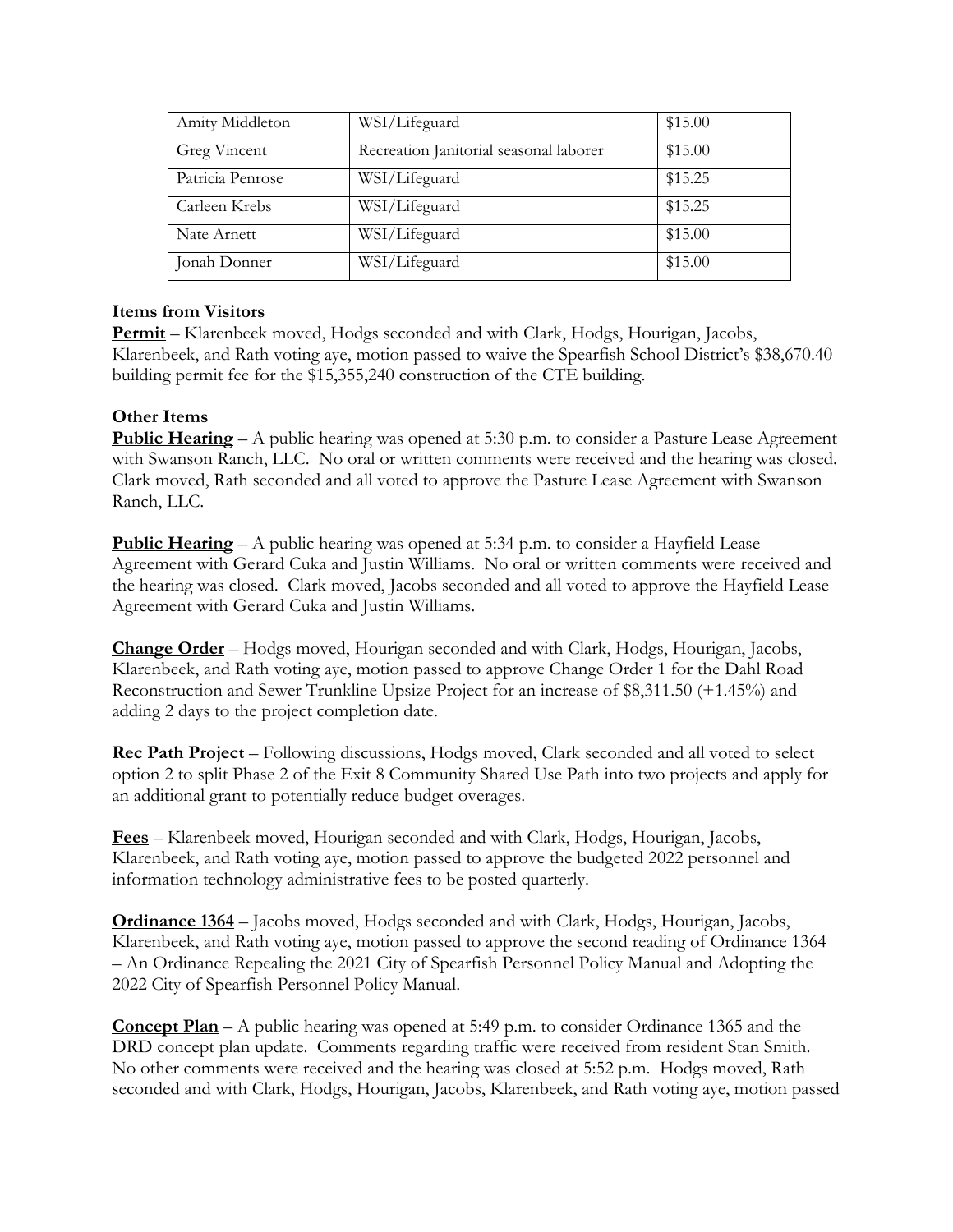to approve the second reading of Ordinance 1365 – An Ordinance Amending Appendix  $A -$ Zoning of the Revised Ordinances of the City of Spearfish by Zoning Certain Property (change zoning from Ag to DRD on a 14-acre parcel). Additionally, Hodgs moved, Jacobs seconded and all voted to approve the DRD concept plan update.

**Resolution 2022-11** – Jacobs moved, Rath seconded and all voted to approve Resolution 2022-11 as follows:

#### **RESOLUTION 2022-11**

### **A RESOLUTION TO TRANSFER REAL PROPERTY FROM THE CITY OF SPEARFISH TO SPEARFISH ECONOMIC DEVELOPMENT CORPORATION**

**WHEREAS,** the City of Spearfish has completed public infrastructure at the Sky Ridge affordable housing development and individual lots are ready for home construction.

**WHEREAS,** pursuant to SDCL 9-27-36 and 9-54-1, the City of Spearfish will convey 11 lots to the Spearfish Economic Development Corporation for affordable housing thus serving a public purpose and encouraging and assisting in the location of new business and industry and the expansion of existing business development.

**NOW, THEREFORE BE IT RESOLVED** by the Common Council of the City of Spearfish, Lawrence County, South Dakota, that the following described territory be conveyed to the Spearfish Economic Development Corporation:

Lot 8 of Block 1, and ten additional lots located within Block 1 through Block 6 of Sky Ridge Subdivision, being a part of Tract V-1 of Sky Ridge Subdivision, which is a part of Tract V of Elkhorn Ridge Addition, City of Spearfish, Lawrence County, South Dakota.

under the terms and conditions of the Development Agreement approved on February 18, 2020 and amendment thereto approved November 1, 2021.

Dated this 4<sup>h</sup> day of April, 2022

#### **CITY OF SPEARFISH**

ATTEST:

 $\rm\,By:$ 

(SEAL)

Dana Boke, Mayor

\_\_\_\_\_\_\_\_\_\_\_\_\_\_\_\_\_\_\_\_\_\_\_\_\_\_\_\_\_\_\_\_ Michelle DeNeui, City Finance Officer

Adopted: April 4, 2022 Published: April 9, 2022 Effective: April 29, 2022

**Change Order** – Klarenbeek moved, Hourigan seconded and with Clark, Hodgs, Hourigan, Jacobs, Klarenbeek, and Rath voting aye, motion passed to approve Change Order 1 for \$2,217 (+5.7%) for the Ford F250 pickup previously approved for purchase from White's Canyon Motors.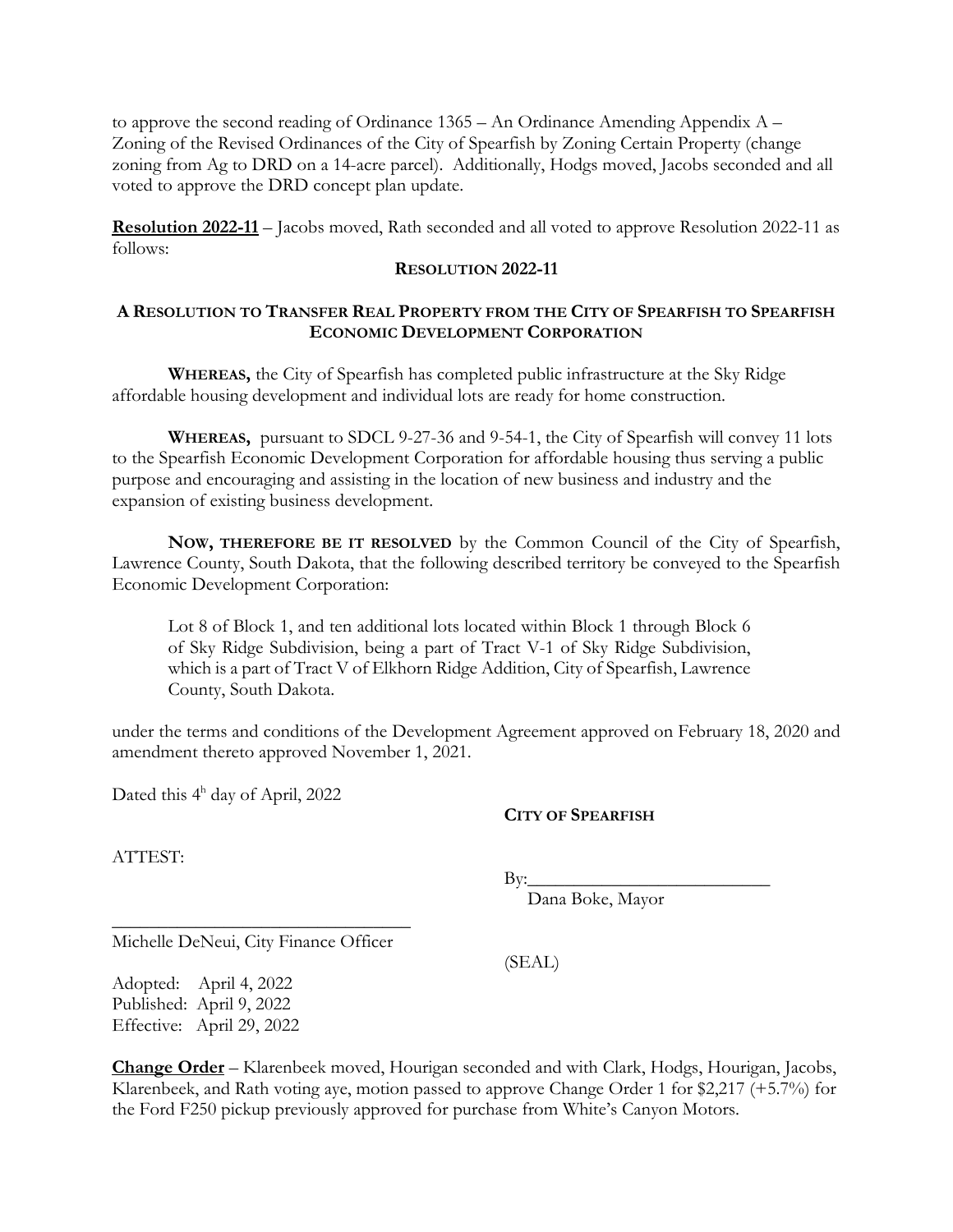**Permit** – Clark moved, Rath seconded and all voted to approve staff to pursue modification of the Restricted Use Site permit to allow for the disposal of animal carcasses, restricted to usage for disposal efforts performed in the course of City of Spearfish operations.

**Award Bid** – Following discussions, Hourigan moved, Klarenbeek seconded and with Clark, Hodgs, Hourigan, Jacobs, Klarenbeek, and Rath voting aye, motion passed to award the lowest responsive and responsible bid for the Airport Taxilane Project to North Star Construction Inc. for a total of \$517,120.73, excluding alternate 1 for a total of \$38,673.20. Additionally, Jacobs moved, Hourigan seconded and all voted to authorize the application for federal assistance for this project.

**Proposal** – Hodgs moved, Hourigan seconded and with Clark, Hodgs, Hourigan, Jacobs, Klarenbeek, and Rath voting aye, motion passed to approve HDR Engineering's proposal to complete conceptual roadway layouts and complete environmental work for the expansion of Colorado Blvd. adjacent to the Sky Ridge housing & Sports Complex at a cost not to exceed \$36,040.

**Award Bid** – Hodgs moved, Rath seconded and with Clark, Hodgs, Hourigan, Jacobs, Klarenbeek, and Rath voting aye, motion passed to award the lowest responsive and responsible bid for the 2022 Crack Sealing Project to Highway Improvement, Inc. for a total of \$144,309.85.

| TTIIDAD | <b>DRAQDIDTION</b>                                                                                     | $\mathbf{A}$ <b>EXECUTE</b> |
|---------|--------------------------------------------------------------------------------------------------------|-----------------------------|
|         | voting aye, motion passed to approve the bill list dated March 21, 2022 as follows:                    |                             |
|         | <b>Bill List</b> – Clark moved, Klarenbeek seconded and with Clark, Hodgs, Jacobs, Klarenbeek and Rath |                             |

| <b>VENDOR</b>                        | <b>DESCRIPTION</b>                  | <b>AMOUNT</b>    |
|--------------------------------------|-------------------------------------|------------------|
| A & L CONTRACTORS LLC                | DAHL RD SEWER TRUNKLINE UPSIZE      | \$<br>102,591.90 |
| ADVANCED ENGINEERING & ENV           | SPF CRK FLDPLIN AND JKSN BLVD IMP   | \$<br>17,896.00  |
| ALLSTATE PETERBILT CO                | FITTING NOZZLE ASSY                 | \$<br>184.68     |
| AMAZON CAPITAL SERVICES              | OFFICE SPPLY-YAKTRAX-HYDRO EQUIP    | \$<br>2,944.20   |
| <b>BAKER &amp; TAYLOR</b>            | <b>VARIOUS BOOKS- LIBRARY</b>       | \$<br>967.25     |
| <b>BB&amp;T GOVERNMENTAL FINANCE</b> | WWTP 2020 BND REFI                  | \$<br>186,299.13 |
| <b>BLACK HILLS ENERGY</b>            | FEB/MARCH 2022 ELECTRICITY          | \$<br>22,087.43  |
| BLACK HILLS CHEMICAL CORP            | GLOVES- CLEANING SUPPLY-TP          | \$<br>6,026.29   |
| <b>BLACK HILLS PIONEER</b>           | SUBSCRIPTION PD                     | \$<br>191.55     |
| BLACK HILLS TITLE INC                | <b>SKYRIDGE CLOSING COSTS</b>       | \$<br>1,164.50   |
| BOKE, DANA                           | SDML TRAVEL MAYORS MEETINGS         | \$<br>360.60     |
| <b>BOMGAARS SUPPLY INC</b>           | STAPLE GUN-STAPLES-WHEEL-BOOTS      | \$<br>3,604.03   |
| <b>JT VENTURES LLC</b>               | 30 BAGS OF SOFTENER SALT REC CENTER | \$<br>222.00     |
| <b>BUILDERS FIRSTSOURCE INC</b>      | <b>WOOD FOR PARKS</b>               | \$<br>22.38      |
| BUSH, DUSTIN                         | TRAINING REIMBURSEMENT              | \$<br>336.00     |
| CAPTAIN CLEAN OF THE NHILL           | <b>CLEAN PATROL CAR</b>             | \$<br>135.00     |
| CASH-WA DISTRIBUTING CO              | REC CENTER SNACKS                   | \$<br>1,181.40   |
| <b>CENGAGE LEARNING</b>              | VARIOUS BOOKS- LIBRARY              | \$<br>36.58      |
| TMT INC                              | NYLON SCRUB BRUSHES X6              | \$<br>377.88     |
| <b>CHAIN SAW CENTER</b>              | STRAIGHT BOOM DIESEL                | \$<br>1,851.53   |
| <b>COMBINED BLDG SPECIALTIES</b>     | <b>SIGNS</b>                        | \$<br>269.00     |
| DG INVESTMENT INTERMEDIATE           | PLAYBACK GYM CAMERAS INSPECT        | \$<br>400.00     |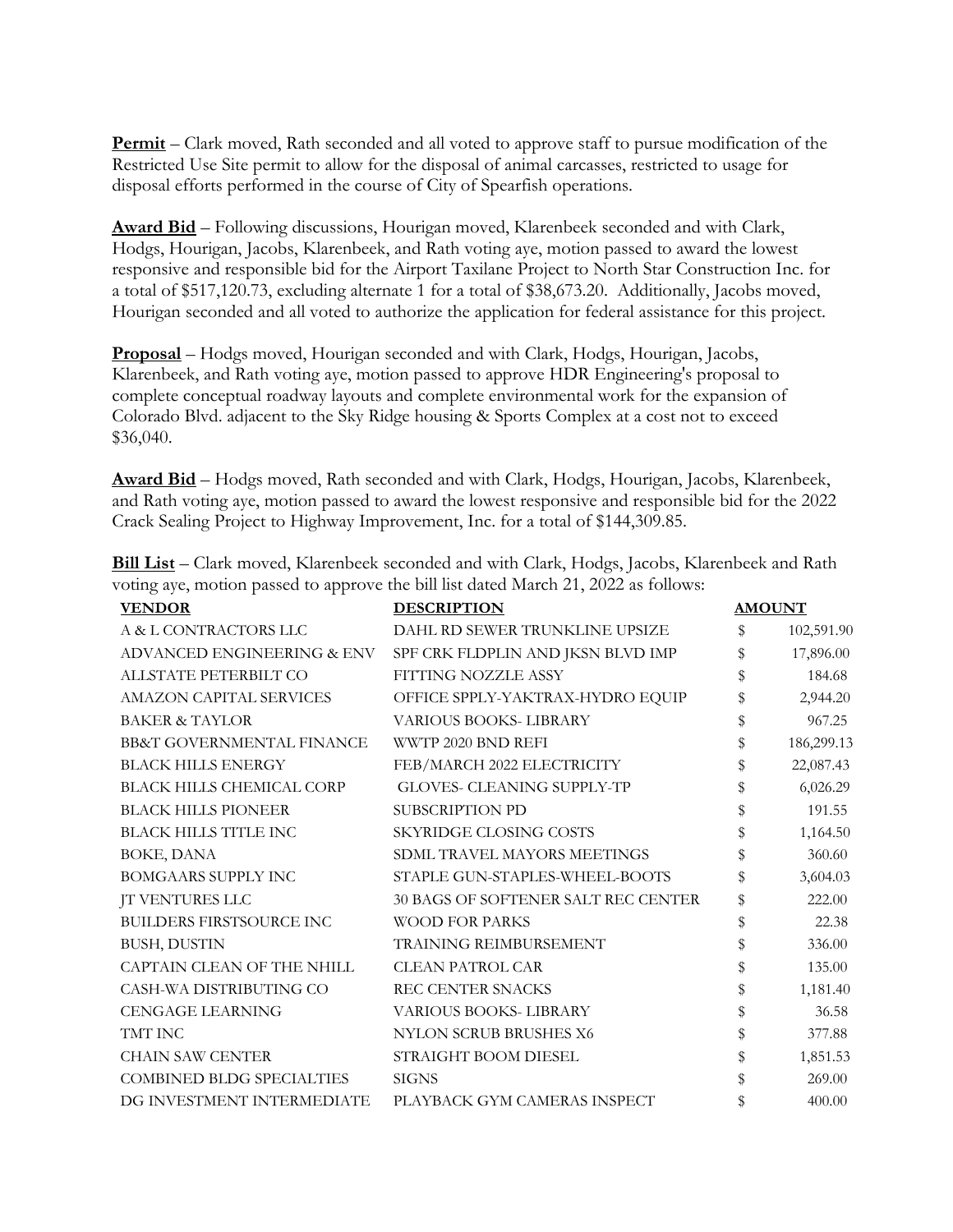| DICTATION SALES & SERVICES<br>SERVER CHASSIS-RESPONSE PKG |                                     | \$ | 13,065.00  |
|-----------------------------------------------------------|-------------------------------------|----|------------|
| EQUIPMENT BLADES INC                                      | TRUCK PLOW BLADES                   |    | 2,313.60   |
| NEWHOUSE ENTERPRISES INC                                  | RESTOCK TISSUES CITY BUILDING       | \$ | 136.60     |
| KNUTSON, DARREL                                           | ANNUAL CRANE & HOIST INSPECT        | \$ | 360.00     |
| <b>BDG INC</b>                                            | MECHANICAL COUNTER-SPRING           | \$ | 708.65     |
| VIEHAUSER ENTERPRISES LLC                                 | COMMERCIAL SERVICE CALL             | \$ | 584.92     |
| THE GLASS SHOP                                            | RPLC AUTO OPERATOR EXT DOOR         | \$ | 3,224.83   |
| <b>GRAYBAR ELECTRIC COMPANY</b>                           | LIGHTING AIRPORT-FRANGIBLE W/BOLTS  | \$ | 2,110.14   |
| GREAT WESTERN TIRE INC                                    | <b>FLAT REPAIR X2</b>               | \$ | 135.00     |
| <b>GTI COMPANIES INC</b>                                  | SANDSTONE STRT RPR & SEWER UPSIZE   | \$ | 123,536.23 |
| <b>HAWKINS INC</b>                                        | BLEACH-AQUAHAWK-CHLORINE            | \$ | 3,361.28   |
| HEINERT, NAKITA                                           | EMD COURSE TRAVEL REIMBURSEMENT     | \$ | 188.00     |
| HEISLER HARDWARE                                          | DRILL BITS-FLAGS-FASTENERS-PLUGS    | \$ | 375.29     |
| <b>INLAND TRUCK PARTS COMPAN</b>                          | SHIFT COVER ASSEMBLY-GASKET         | \$ | 346.12     |
| INTERSTATE ENGINEERING INC                                | PLATTING SRVS TRNSFR LTS-HANSEN     | \$ | 17,473.62  |
| <b>TODD EMERY COLLINS</b>                                 | JET FRENCH DRAIN ON CANYON          | \$ | 1,800.00   |
| JOHNER GRAVEL INC                                         | 2" CLEAN ROCK                       | \$ | 182.00     |
| KNECHT HOME CENTER INC                                    | HAMMER-SLEDGE-STAPLES-TOOLS-BOLTS   | \$ | 2,855.77   |
| KONE INC                                                  | LABOR ON ELEVEVATOR CITY HALL       | \$ | 585.30     |
| LIU - LASTING IMPRESSIONS                                 | <b>JADE GLASS ON BASE</b>           | \$ | 61.50      |
| MACQUEEN EQUIPMENT, LLC DB                                | <b>LEATHER FD BOOTS</b>             | \$ | 1,221.09   |
| <b>MENARDS</b>                                            | <b>AC2 GREEN TREATED WOOD</b>       | \$ | 356.70     |
| MERCK & CO INC                                            | HEP A AND B VACCINES                | \$ | 916.33     |
| MID-AMERICA GOLF AND LANDS                                | SKY RIDGE SPORTS COMPLEX PE 7       | \$ | 436,362.08 |
| MJ PLUMBING INC                                           | REPLACE CAST IRON WITH PVC          | \$ | 726.87     |
| NORTHERN HILLS VENTURES IN                                | APRIL NTWK SVCS AND 0365 SVC        | \$ | 15,911.55  |
| MOSSET, COREY                                             | <b>GARAGE DOOR AT AIRPORT</b>       | \$ | 178.57     |
| ORIGINAL WATERMEN INC                                     | LIFEGUARD SUITS                     | \$ | 1,462.48   |
| PETTY CASH                                                | PLAT MONEY REIMBURSEMENT            | \$ | 276.00     |
| <b>POWERPLAN</b>                                          | <b>CROSS AND BEARING ASSEMBLY</b>   | \$ | 284.50     |
| QUIK SIGNS INC                                            | LAMINATED SHEETS PARKS DEPT & W/S   | \$ | 232.06     |
| ROMTEC, INC.                                              | 20% SKY RIDGE CMPX- BUILD SPLY SCCR | Ş  | 200,826.21 |
| RIVERSIDE TECHNOLOGIES INC                                | <b>3 DESKTOP COMPUTERS</b>          | \$ | 2,217.00   |
| SOUTH DAKOTA ONE CALL                                     | <b>FEES FOR FEBRUARY 22</b>         | \$ | 82.95      |
| SIMON CONTRACTORS OF SD IN                                | 2" BALLAST-DIAMOND DRY-ROADSTONE    | \$ | 1,140.61   |
| SOUTH DAKOTA DENR                                         | 22 WASTEWATER DISCH PRMT FEE        | \$ | 10,500.00  |
| SOUTH DAKOTA DOT                                          | STATEWIDE BRIDGE INSPECTION         | \$ | 850.51     |
| SPEARFISH AUTO SUPPLY                                     | WHEEL NUT-FILTERS-TUBING-PUMP-PARTS | \$ | 3,064.59   |
| STEC'S INNOVATIVE SAFETY S                                | MARCH SAFETY REWARDS PROGRAM        | \$ | 633.54     |
| STRUCTURAL DYNAMICS, LLC                                  | SPRTSPLX-SKY RIDGE                  | \$ | 17,202.00  |
| TERHARK, HUNTER                                           | EMD CERTIFCATION CRSE REIMB         | \$ | 20.00      |
| TYLER TECHNOLOGIES INC                                    | CALL CTR CP, BL 22/23               | \$ | 4,197.53   |
| UNITED STATES POSTAL SERV                                 | POSTAGE BULK REFILL                 |    | 10,000.00  |
| WALMART CAPITAL ONE                                       | STICKY NOTES-PENS- STORAGE CONT     | \$ | 155.80     |
| WHEELER LUMBER LLC                                        | DOME HEAD GR BOLT                   | \$ | 23.60      |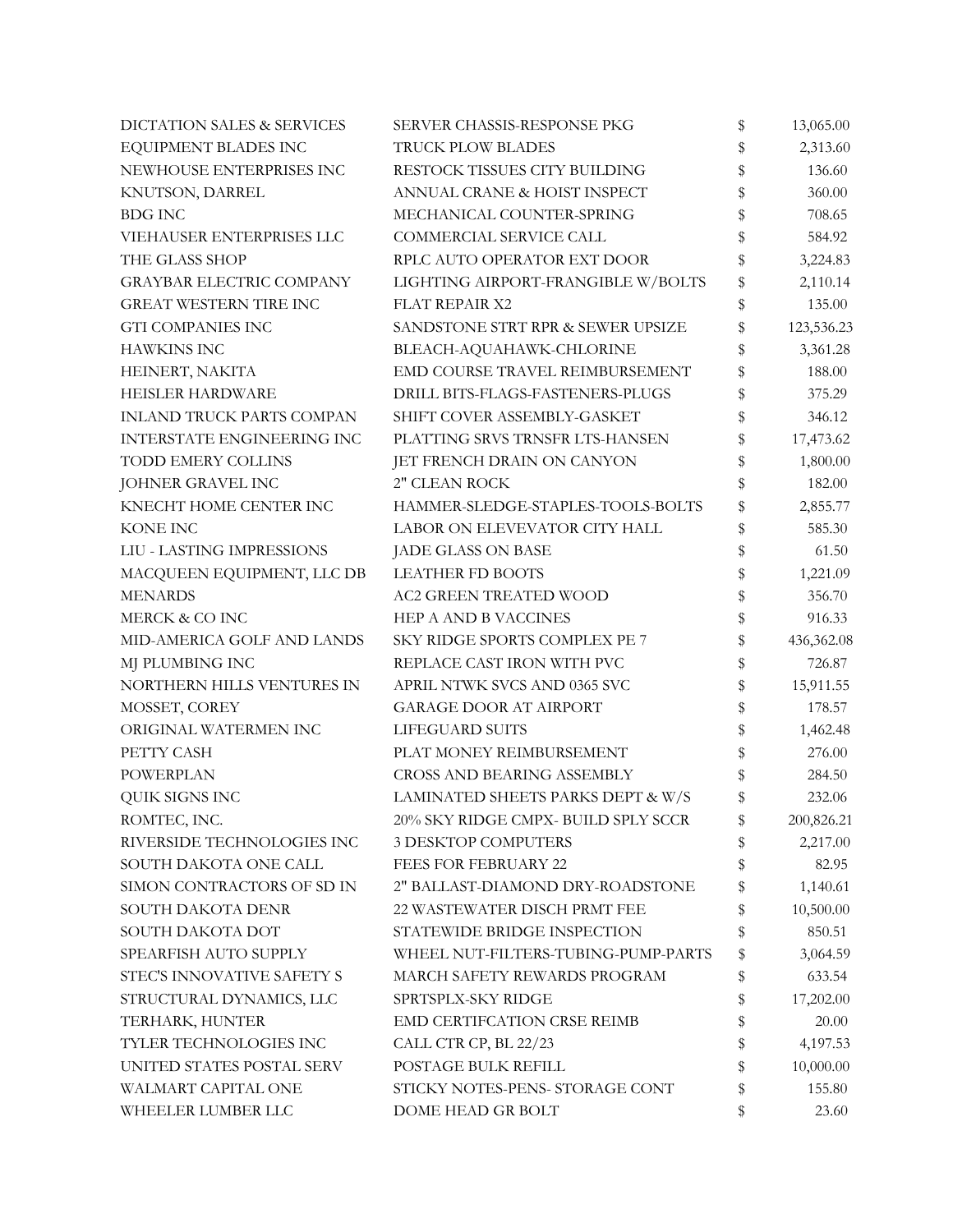INTEGRITY ACQUISITION LLC  $\hfill \begin{array}{r} \text{CORE DEPOSITION} \end{array}$ WHITE'S QUEEN CITY MOTORS TAHOE- STEERING ISSUE TOTAL  $\qquad \qquad \text{5} \qquad \qquad 1,232,754.53$ 

| \$ | 356.54       |
|----|--------------|
| \$ | 1,002.24     |
| S  | 1,232,754.53 |

# **March 2022 Salary Expense & Credit Card Fees**

|                                                  | Gross<br>Wages/Benefits |            | Gross<br>Wages | <b>Benefits</b> |            |
|--------------------------------------------------|-------------------------|------------|----------------|-----------------|------------|
| Mayor/Council                                    | \$8,553.28              | 1.18%      | \$7,945.48     | \$607.80        | 1.38%      |
| City Administrator                               | 25,494.95               | 3.53%      | 20,570.09      | 4,924.86        | $3.57\%$   |
| City Attorney                                    | 5,379.34                | 0.74%      | 4,461.60       | 917.74          | $0.77\%$   |
| Finance                                          | 33,337.91               | 4.61%      | 26,570.57      | 6,767.34        | 4.61%      |
| Human Resources                                  | 9,188.96                | $1.27\%$   | 7,507.20       | 1,681.76        | $1.30\%$   |
| Gov't Bldgs                                      | 17,064.46               | $2.36\%$   | 13,221.35      | 3,843.11        | 2.29%      |
| Engineering                                      | 33,768.29               | 4.67%      | 27,130.74      | 6,637.55        | 4.71%      |
| Public Safety Admin                              | 23,131.13               | $3.20\%$   | 18,355.30      | 4,775.83        | 3.18%      |
| Police                                           | 139,133.92              | 19.25%     | 108,557.68     | 30,576.24       | 18.83%     |
| Fire                                             | 18,010.99               | 2.49%      | 15,554.36      | 2,456.63        | 2.70%      |
| <b>Bldg Inspection</b>                           | 20,874.57               | 2.89%      | 16,515.20      | 4,359.37        | 2.86%      |
| Streets & Snow                                   | 50,440.10               | 6.98%      | 40,357.42      | 10,082.68       | $7.00\%$   |
| Cemetery                                         | 3,961.17                | $0.55\%$   | 2,959.31       | 1,001.86        | $0.51\%$   |
| Animal Control                                   | 4,151.78                | $0.57\%$   | 3,039.44       | 1,112.34        | 0.53%      |
| Recreation/Aquatic                               | 49,260.21               | 6.82%      | 39,887.54      | 9,372.67        | 6.92%      |
| Parks                                            | 33,572.65               | 4.65%      | 27,105.75      | 6,466.90        | 4.70%      |
| Library                                          | 30,138.98               | 4.17%      | 24,093.34      | 6,045.64        | 4.18%      |
| Plan & Zone                                      | 14,221.78               | 1.97%      | 11,734.40      | 2,487.38        | 2.04%      |
| Motor Pool                                       | 13,720.11               | 1.90%      | 11,484.84      | 2,235.27        | 1.99%      |
| Wildland Fire                                    | 30,266.78               | 4.19%      | 25,517.83      | 4,748.95        | 4.43%      |
| Police Comm                                      | 44,018.78               | 6.09%      | 33,672.51      | 10,346.27       | $5.84\%$   |
| <b>SAFER Grant</b>                               | 4,540.53                | 0.63%      | 3,669.95       | 870.58          | $0.64\%$   |
| Water                                            | 20,352.52               | $2.82\%$   | 15,920.40      | 4,432.12        | 2.76%      |
| Electric Production                              | 16,322.11               | 2.26%      | 13,087.44      | 3,234.67        | 2.27%      |
| Sewer                                            | 19,361.49               | 2.68%      | 15,166.15      | 4,195.34        | 2.63%      |
| <b>WWTP</b>                                      | 30,383.16               | 4.20%      | 24,110.80      | 6,272.36        | 4.18%      |
| Solid Waste                                      | 23,372.68               | 3.23%      | 17,848.63      | 5,524.05        | 3.10%      |
| Campground                                       | 591.54                  | 0.08%      | 453.95         | 137.59          | 0.08%      |
| Totals                                           | \$722,614.17            | $100.00\%$ | \$576,499.27   | \$146,114.90    | $100.00\%$ |
| <b>Banking Fees February</b><br>Credit Card Fees | 32.66                   |            |                |                 |            |
| February                                         | 4,935.42                |            |                |                 |            |
| <b>Grand Total</b>                               | \$727,549.59            |            |                |                 |            |

There being no further business, Clark moved, Hourigan seconded and all voted to adjourn at 6:10 p.m.

Dated this 4th day of April, 2022.